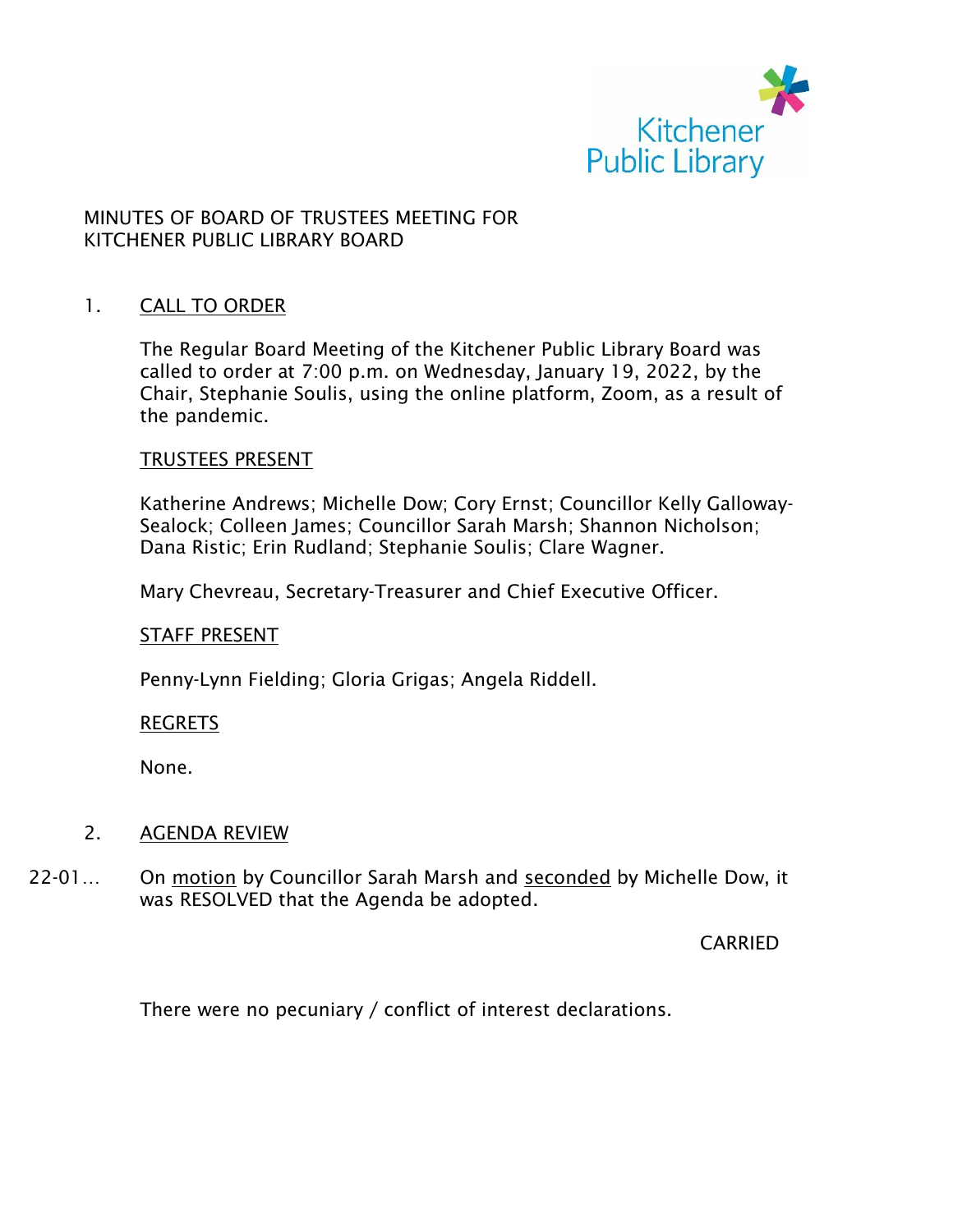# 3. MINUTES of the Board Meeting of December 8, 2021

 22-02… On motion by Colleen James and seconded by Councillor Kelly Galloway-Sealock, it was RESOLVED that the Minutes of the Board Meeting of December 8, 2021, be approved.

## CARRIED

4. BUSINESS ARISING

None.

5. 1. BUSINESS

# REPORT OF OFFICERS

(a) Report of the Chair

### Updates

# Committee Selection Form

The Chair reminded the Board to submit a Committee Selection form to Gloria by Friday, January 28, 2022, to confirm their participation in a Committee(s) of choice for the year 2022.

Ontario Library Association (OLA) Virtual Super Conference Attendance The Chair encouraged the Board to notify Gloria if wanting to be registered for the 2022 Super Conference. The link to access the full schedule was listed on the Board's Agenda.

# Library Board's Annual Self-Evaluation Form

A copy of the Board's self-evaluation form was provided in the Board package for their preliminary review. Look for an email next week with the link to complete an online copy of the same form using Survey Monkey by the cut-off date specified.

The results will be compiled and reported at the February Library Board meeting.

(b) Finance Committee

# Updates

No updates were noted as staff complete the library's 2021 year-end financials. The library's audit will start in February.

Stephanie Soulis thanked Michelle Dow for her 7 years of service as Chair of the Library Board's Finance Committee.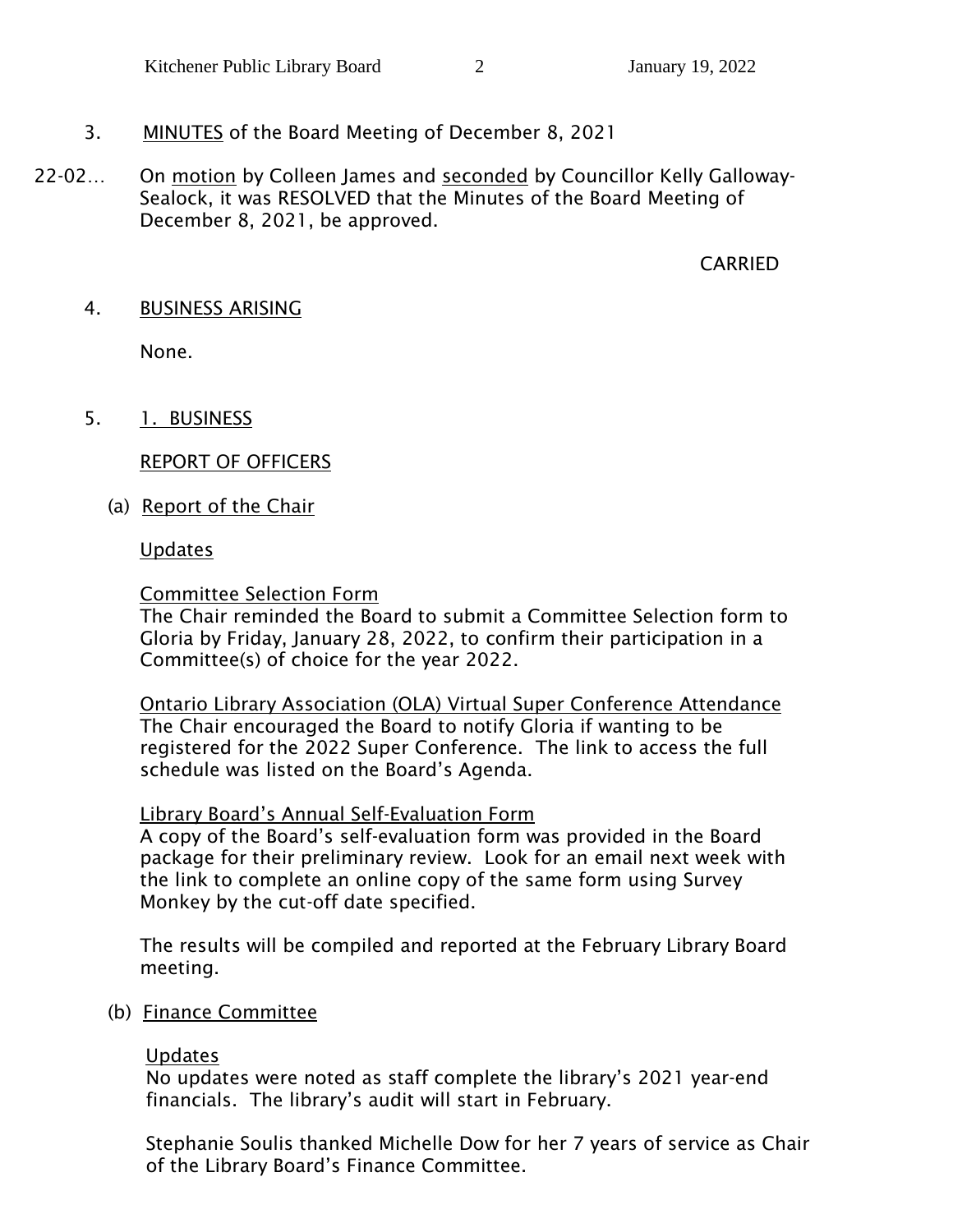(c) Facilities Planning & Building Committee

Southwest Community Library Update

Erin Rudland, Chair of the Facilities Planning & Building Committee, confirmed that the costing has been received for the Southwest Community Library.

As noted by Penny-Lynn Fielding two more costings will follow as details of the build are fine tuned.

 (d) Public Service & Policy Committee No updates were reported.

Stephanie Soulis reminded the Board to include the recruitment process as a discussion item on their Agenda this year as four Trustees will be leaving at the end of November having completed two full terms on the Library Board.

- (e) ad hoc Diversity & Inclusion Committee No updates were noted.
- (f) Report of the Secretary-Treasurer and CEO

#### Updates

As explained by the CEO, the library's opening hours on January  $5<sup>th</sup>$  were reduced to Monday – Saturday, 10 am – 6 pm, and the reopening of Central's Sunday hours postponed. All library locations continue to remain open at 50% capacity, along with curbside pickup and virtual programming.

Mary Chevreau read the thank you card sent to the Library Board and Staff Association from Lesa Balch who retired as of January.

As noted by the CEO, the library is actively recruiting to fill this vacancy.

#### Final Budget Day Updates

On December 13, 2021, the City of Kitchener unanimously approved Kitchener Public Library's 2022 Operating and Capital budgets.

The CEO thanked the Library Board and City Councillors for their continued support and commitment to Kitchener Public Library.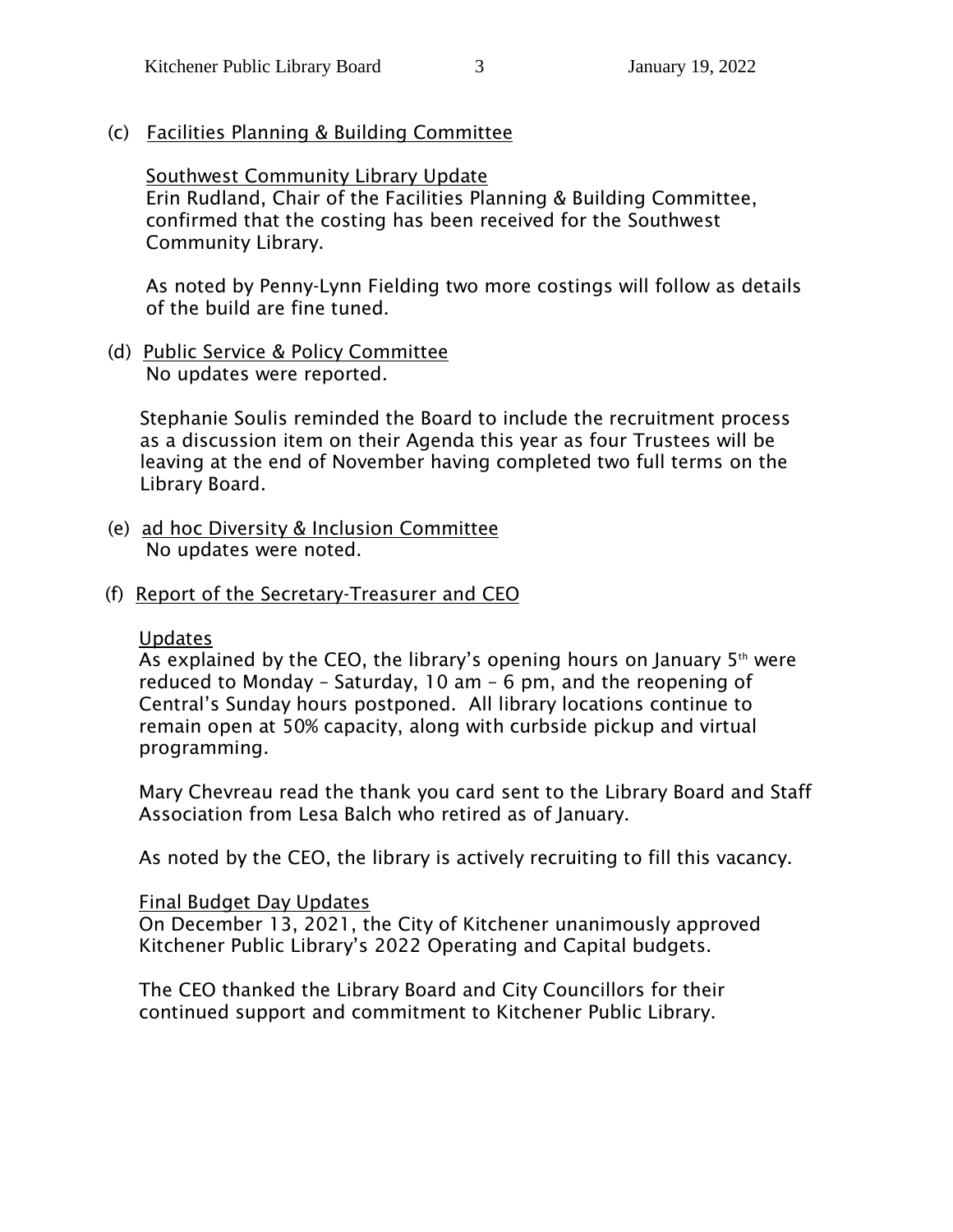# DTK (Downtown Kitchener)/Central Activity Update

As noted by the CEO, Kitchener Public Library has been one of the few public spaces open during the pandemic.

The library's concerns have been expressed at weekly meetings with the City of Kitchener and Region of Waterloo. Mary Chevreau thanked Councillor Sarah Marsh for getting involved to better understand how to move the process forward to secure results at these meetings.

Mary Chevreau's first recommendation is the immediate need for a day shelter and access to public washrooms for all individuals to use in DTK.

If the current situation continues at Central, the CEO recommended that security support be provided for staff between 4:00 and 6:00 pm, Monday through Friday, and all day Saturday. A meeting with a contract security company is scheduled for tomorrow to discuss a trial run.

#### Article in The Record

Mary Chevreau was pleased with The Record's good news story that was published on Monday, January 17, featuring the headline, "*Libraries are 'the essence of community'"*.

#### 2022 Business Plan

The CEO presented the 2022 Business Plan, highlighting strategic initiatives that help create shared spaces; reflect the community; enable learning together and remove barriers.

22-03… On motion by Katherine Andrews and seconded by Dana Ristic, it was RESOLVED to accept the 2022 Business Plan, as presented.

CARRIED

# Community Connections Overview & Annual Report

The CEO shared the December report prepared by the Community Connections Team which documented the sharp increase in activity of over 80% in the library during the month. As noted by the Community Connections Team, this increase is most likely attributable to the opening of the St. Andrews interim shelter across the street, as well as the colder temperatures.

A copy of the Community Connections Annual Report for 2021 was shared with the Library Board which provided statistics of In-Library Connections as well as Programming & Outreach.

These recorded statistics are not only valuable but also a great tool that can be used and shared with the City Councillors.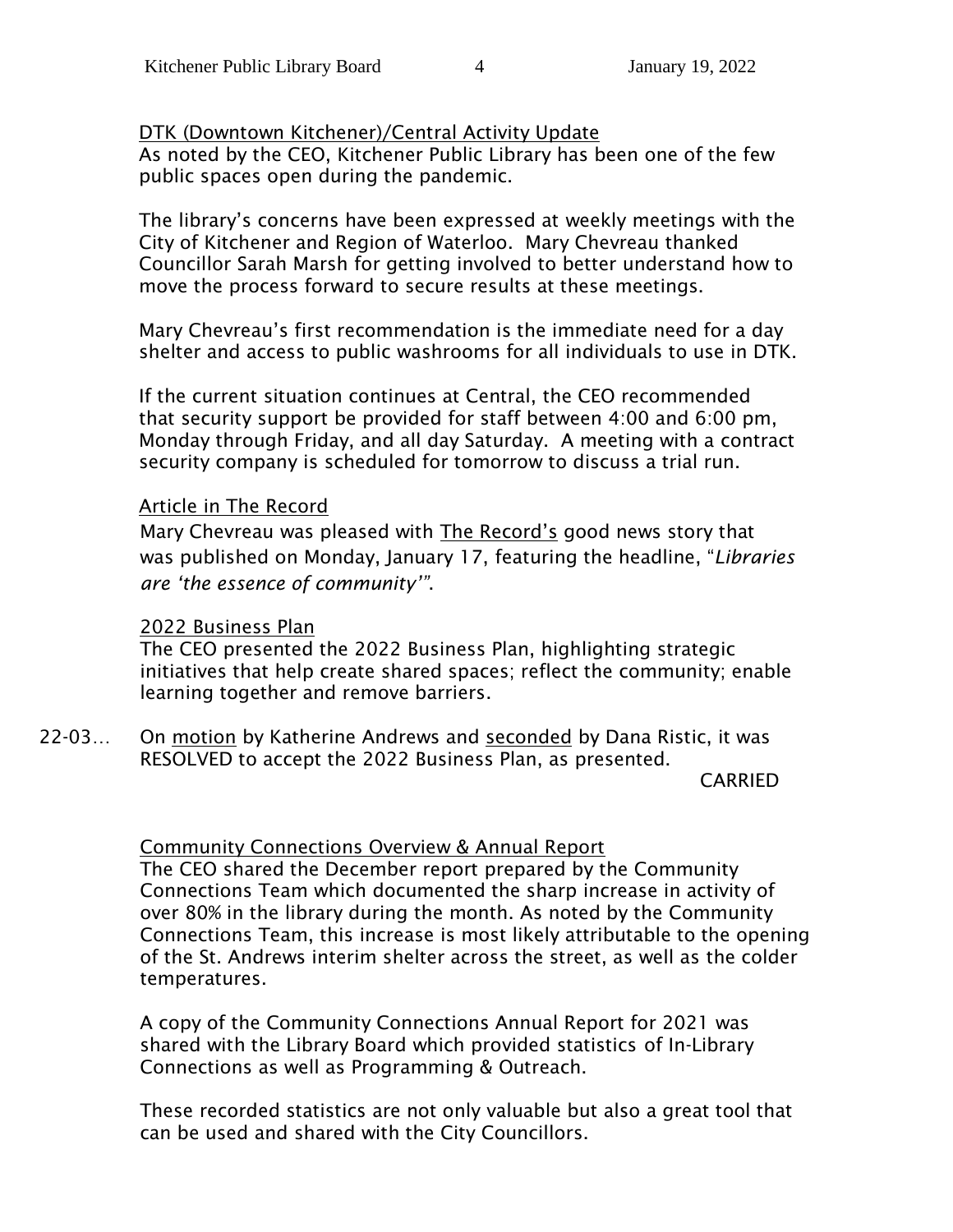Mary Chevreau paid a shout out to the Community Connections team, senior staff and PIC's (persons in charge), all of who are doing an amazing job supporting each other.

After the Library Board exchanged several suggestions of how they could thank and recognize the library staff, the group supported the idea of a group montage with each Board member virtually thanking staff.

Mary Chevreau will coordinate the video recording with the Library Board and Manager of Marketing & Communications which will then be emailed to all Kitchener Public Library staff for viewing.

The CEO thanked the Library Board for their willingness and thoughtfulness to recognize staff.

#### 6. II. NEW BUSINESS

None.

#### 7. III. PRESENTATIONS

(a) Report of Councillors

Councillor Kelly Galloway-Sealock confirmed that Council finalized and passed the City's budget on December 13, 2021.

At a future Board meeting, Councillor Sarah Marsh looks forward to sharing the Downtown Kitchener Vision project and process for the development of a comprehensive vision and set of guiding principles for DTK.

#### 8. REPORT OF THE NOMINATING COMMITTEE

Stephanie Soulis called upon the Nominating Committee, Councillor Sarah Marsh, for her report.

Councillor Sarah Marsh thanked the Library Board for their quick response when contacted to confirm the election of officers for the year 2022.

On behalf of the Nominating Committee, Councillor Sarah Marsh submitted the following slate of officers:

Chair –Katherine Andrews 1 st Vice-Chair – Cory Ernst 2 nd Vice-Chair – Stephanie Soulis Facilities Planning & Building Committee Chair – Dana Ristic Finance Committee Chair – Shannon Nicholson Public Service & Policy Committee Chair – Co Chair, Clare Wagner (Jan – March) & Co-Chair Colleen James (April – Dec)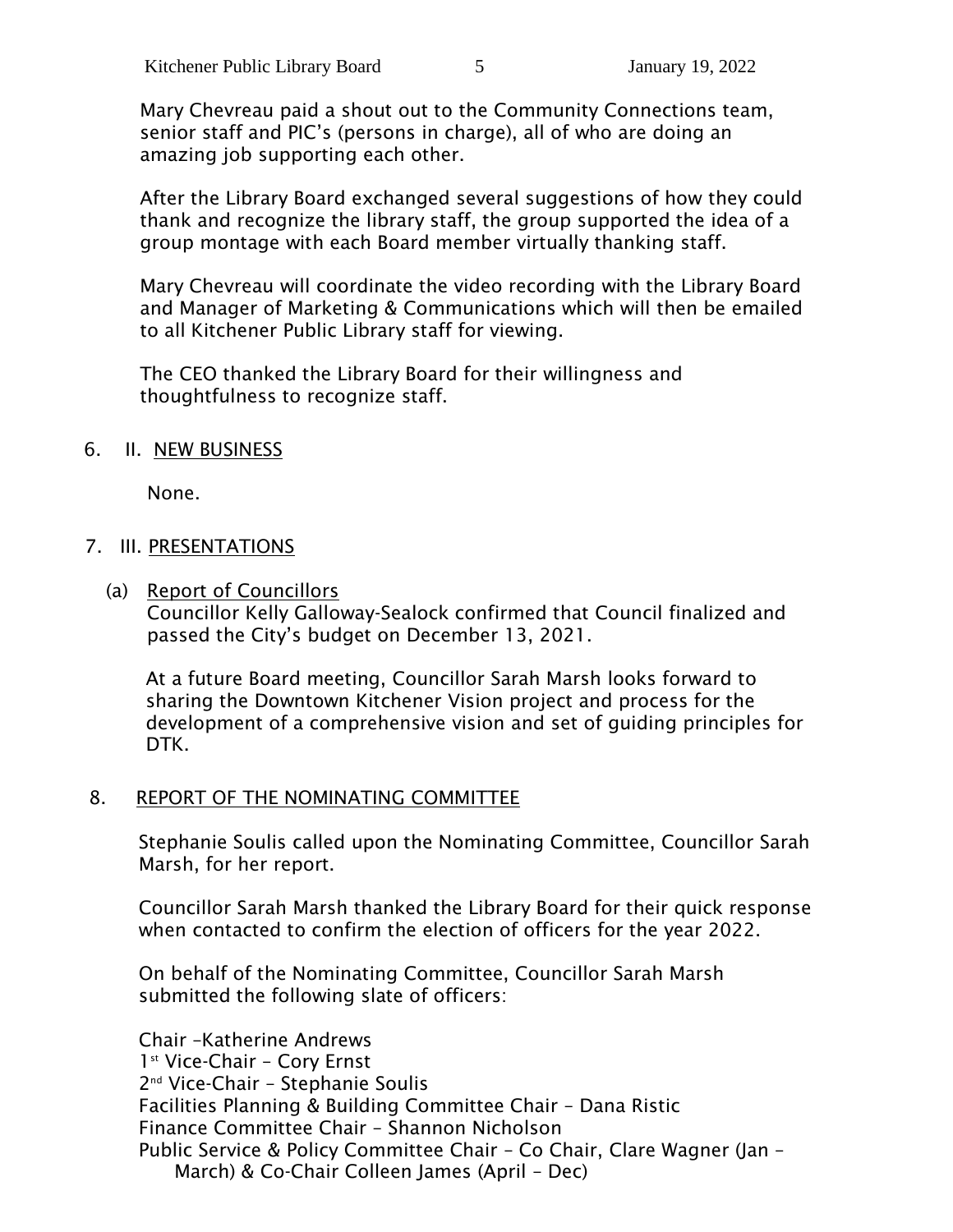The Board were in agreement to discontinue the ad hoc Diversity & Inclusion Committee meetings in 2022 but retain the topic of *Diversity & Inclusion* as a standing agenda item under the Report of the Chair.

22-04… On motion by Stephanie Soulis and seconded by Colleen James it was RESOLVED to accept the report from the Nominating Committee.

# CARRIED

# 9. ELECTION OF OFFICERS

No further nominations for the Slate of Officers, as provided by the Chair of the Nominating Committee, were received and the Elected Officers of the Library Board confirmed as follows:

- 1) Katherine Andrews, as nominated for the position of Chair, was elected as Chair of the Kitchener Public Library Board.
- 2) Dana Ristic, as nominated for the position of Chair of the Facilities Planning & Building Committee, was elected as Chair of the Facilities Planning & Building Committee.
- 3) Shannon Nicholson, as nominated for the position of Chair of the Finance Committee, was elected as Chair of the Finance Committee.
- 4) Clare Wagner and Colleen James, as nominated for the position of Co-Chairs of the Public Service & Policy Committee, were elected as Co-Chairs of the Public Service & Policy Committee.
- 5) Cory Ernst, as nominated for the position of  $1<sup>st</sup>$  Vice-Chair of the Library Board, was elected as  $1<sup>st</sup>$  Vice-Chair.
- 6) Stephanie Soulis, as nominated for the position of 2nd Vice-Chair of the Library Board, was elected as 2<sup>nd</sup> Vice-Chair.

Mary Chevreau thanked Councillor Sarah Marsh for her help to Chair the Nominating Committee.

# 10. REMARKS OF THE CHAIR

Katherine Andrews thanked everyone for their support and welcomed the opportunity of working with the Board as their Chair. Congratulations were extended to the elected officers as well as a thank you to both Stephanie Soulis for her 4 years of service as Chair and Michelle Dow for her 7 years as Chair of the Finance Committee.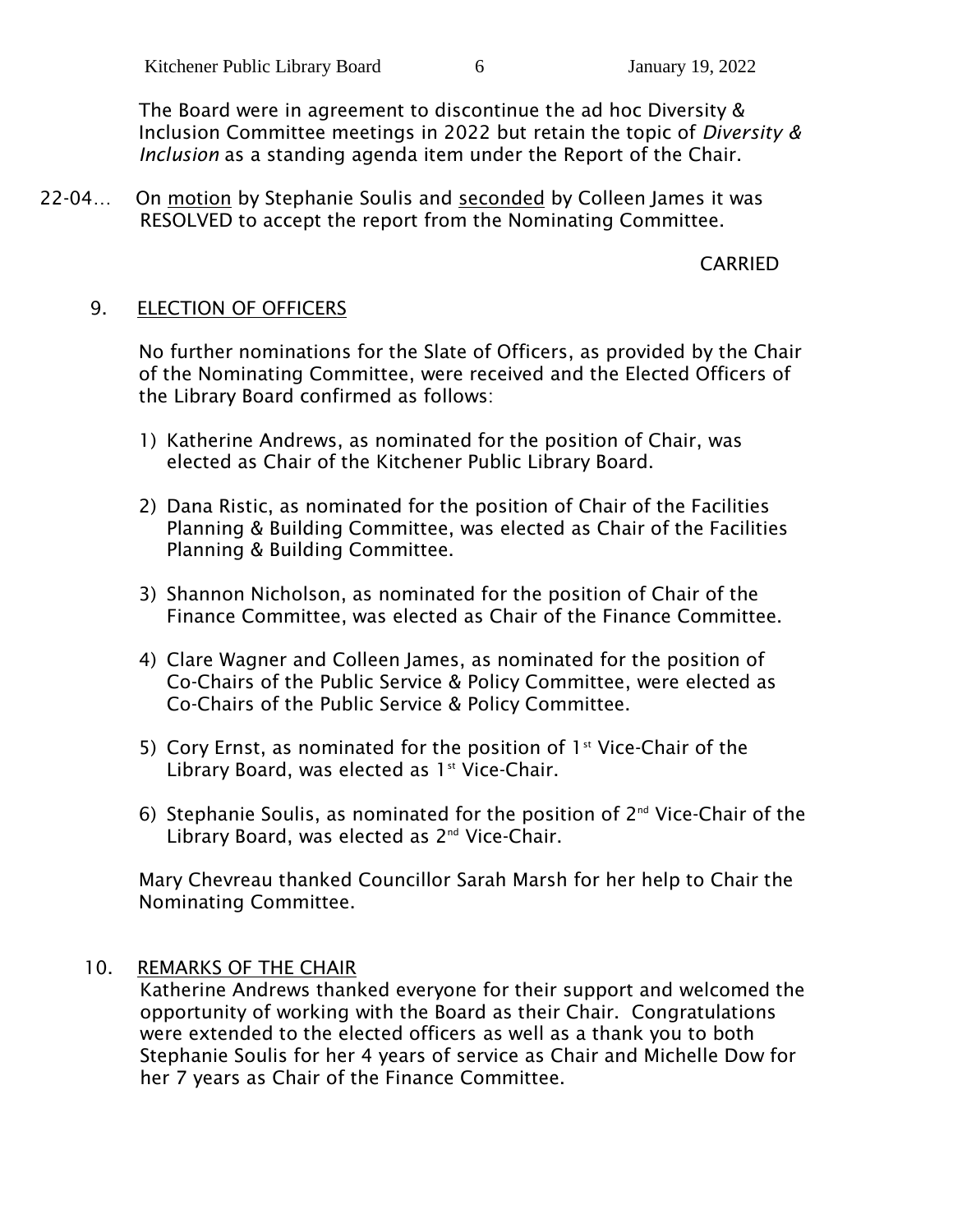# 11. ADJOURNMENT

22-05 ... There being no further business, on motion by Michelle Dow and seconded by Councillor Kelly Galloway-Sealock, it was RESOLVED to adjourn the meeting at 8:30 p.m.

CARRIED

\_\_\_\_\_\_\_\_\_\_\_\_\_\_\_\_\_\_\_\_\_\_\_\_\_\_\_\_\_\_\_ \_\_\_\_\_\_\_\_\_\_\_\_\_\_\_\_\_\_\_\_\_\_\_\_\_\_\_\_\_\_\_\_\_

Chair Secretary-Treasurer